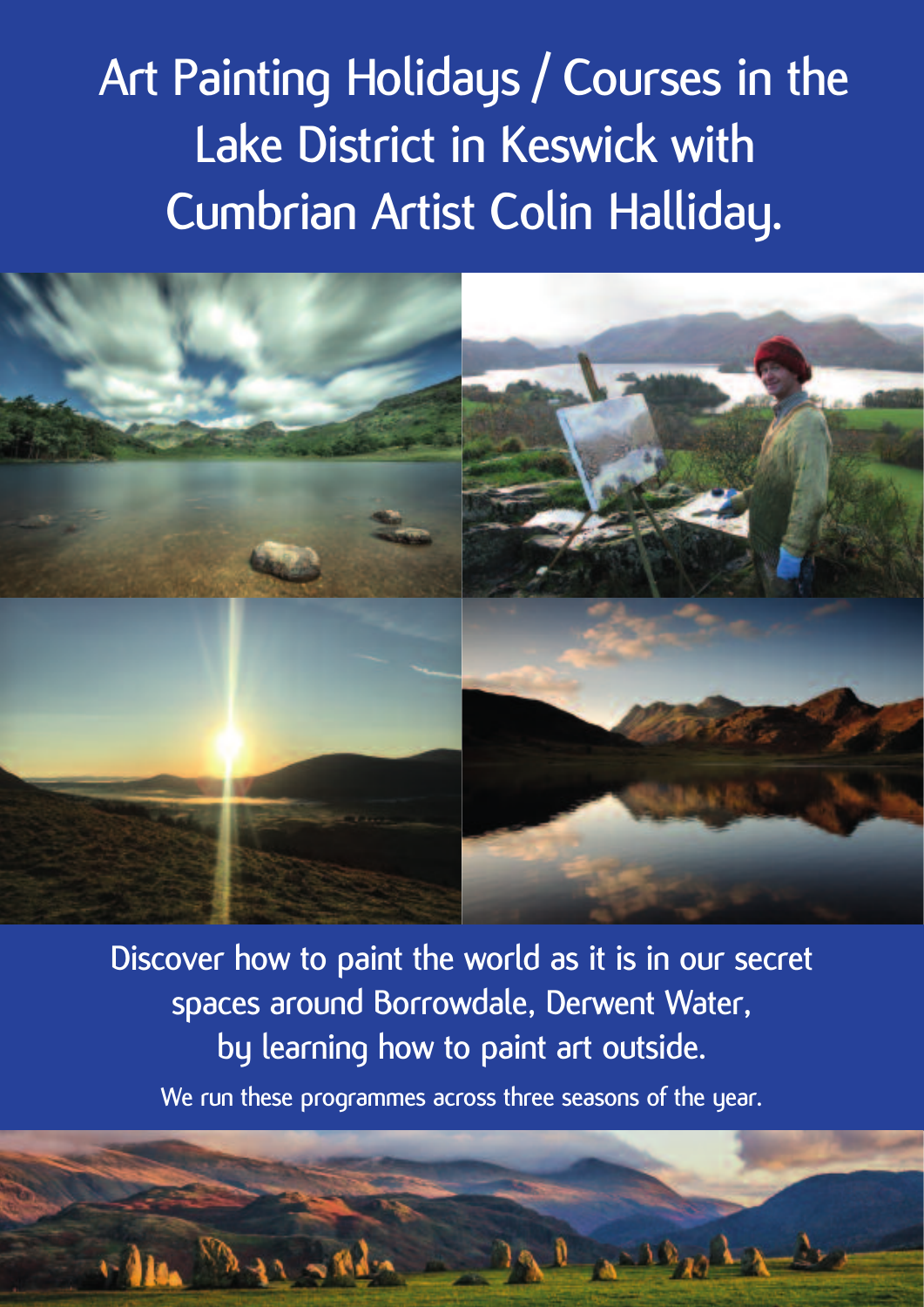



# Art Painting Holidays / Courses in the Lake District in Keswick with Cumbrian Artist Colin Halliday.

Discover how to paint the world as it is, in our secret spaces around Borrowdale, Derwent Water, by learning how to paint art outside. We run these courses in Spring, Summer and Autumn.

#### Introduction

Art Painting Holidays / Courses in the Lake District in Keswick with Cumbrian Artist Colin Halliday

Treat yourself to a relaxed and enjoyable artistic adventure, with individual tuition for both budding and accomplished artists. Join us and be inspired.

Travelling to different locations each day, we include demonstrations, one-to-one tuition, critique sessions and an informal end-of-week exhibition.



Our team of professional painters are friendly, patient and encourage you to develop, whatever your experience. They will teach throughout the day, offering both group and individual tuition.

Alternatively, you may prefer to operate independently of our team, just enjoying the social aspects of the holiday.

Increasingly, partners and friends come to enjoy the locations and share in the sociable evenings.

The personal touch – we are the only company offering this type of experience in the Lakes

I have been coming to the Lakes for over 40 years and climbed most of the mountains, canoed most of the Lakes and been up there in every type of weather.

But do you know what, every time I go up there, I find something different to fall in love with - and

I spend six months every year developing groups of customers from across the world on different types of courses.

I have always been an avid photographer and as you will see from the site / brochure, there are some great shots of Borrowdale and the surrounding areas.



I love sharing this place with guests as all the seasons are just as stunning as each other.

We have been working out of Keswick for the last ten years and know all the best kept secrets regarding views, experiences and places to paint.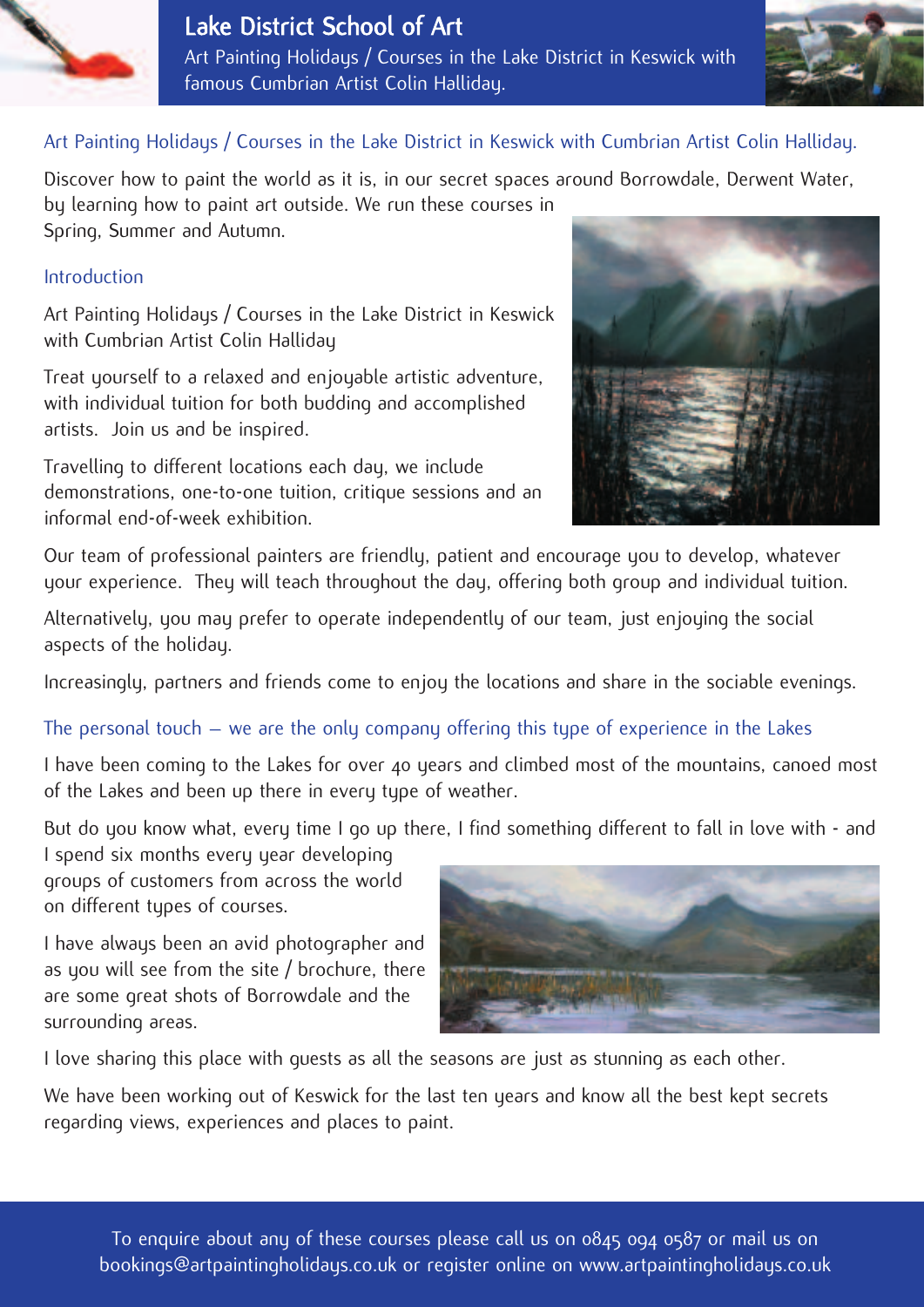



If you join us on one of our art painting holidays / courses, you will learn to paint the world as it is in the moment, by visiting some of my secret spaces and painting outside in the clean air; but to

experience it fully we have scheduled courses in three seasons of the year. To top this off, you will have access to one of the Lake District's most wellknown Artists - Colin Halliday.

# The benefits of joining us on this art painting adventure

- We choose the time of year for the best light, colours and weather for painting outdoors (remember it is the Lakes and the weather can be interesting!!)
- The number of students is usually 6 to 14
- At the start, you will have the chance to discuss your own personal goals and aims for the course



- If you have some painting and drawing experience, Colin will help you to develop your existing painting and drawing skills as well as giving you useful tips to help you develop new skills and techniques
- If you are a complete beginner Colin will help you with the basics and will set you off on a path to developing your own artist's personality
- Colin will be on hand to advise you on light, space, lines, balance, weight, saturation, tone, shine and colour
- You will also learn how to eliminate creative blocks and draw out your unique painting style
- You will be painting in oils
- Colin's tuition style is very relaxed as he does not believe in following painting rules exactly, but if a guest wants more guidance, he is always on hand to help

# **Suitability**

Suitable for all, from complete novices who are curious and have never lifted a paint brush to budding artists and the more advanced.

# For your partners or friends

If you are travelling with a friend or partner who does not wish to take part in the painting lessons, there are plenty of non-painting activities to do, such as sight-seeing, walking, photography, cycling or just relaxing in the amazing landscape. As you can see from the pictures of Borrowdale and the surrounding area, it is no wonder UNESCO awarded the Lake District World Heritage site status!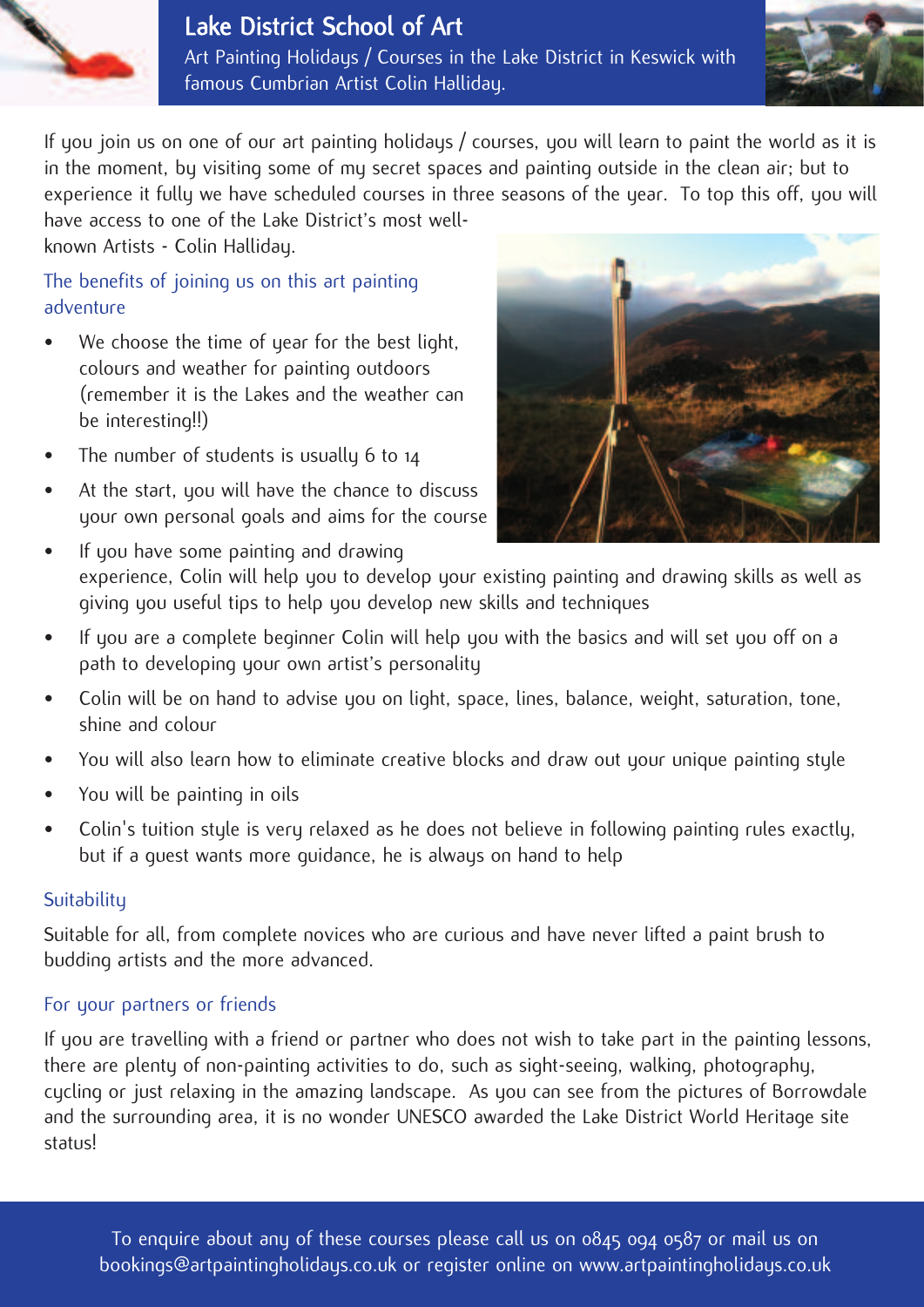

#### About the course

We are bringing you all to the Lakes, a favourite painting location of Colin's, and will be painting

from locations many people do not know about; years of experience means we know where the best locations are.

You will be stauing in very comfortable accommodation in central Keswick, close to all other amenities.

We will be taking you to locations after breakfast; lunch will be provided on location so we can carry on painting.

We are hoping to get you all to paint at least two paintings each day so if you are doing five days, you could go home with at least eight new paintings which you could sell and more than pay for your course!

We will supply you with all the materials needed at an extra cost which varies according to which length of course you undertake. For details, please see below.

There are some top tips about your set up which we have learnt

from years of practice. Once you are enrolled, these will be shared, so your journey starts even before you get here.

A full list of everything you need to bring will be provided.

After initial introductions we will head out on location where Colin will give a demonstration;

however, you are of course welcome to start yourself.

Colin will complete a small canvas landscape in about 30 minutes and then help you all get set up.

Everyone gets his utmost attention and help. We want to free you all up and impart as much of Colin's knowledge as possible, over the time spent together.

Colin has developed this way of working

over many years of hard work, but we have every faith you will leave with some of your own paintings which you will be very proud of.

There will also be in-depth discussions and fun discussions over dinner later.

At the end of each day we will go back to our studio and have a short group critique session, then back for clean-up and dinner.







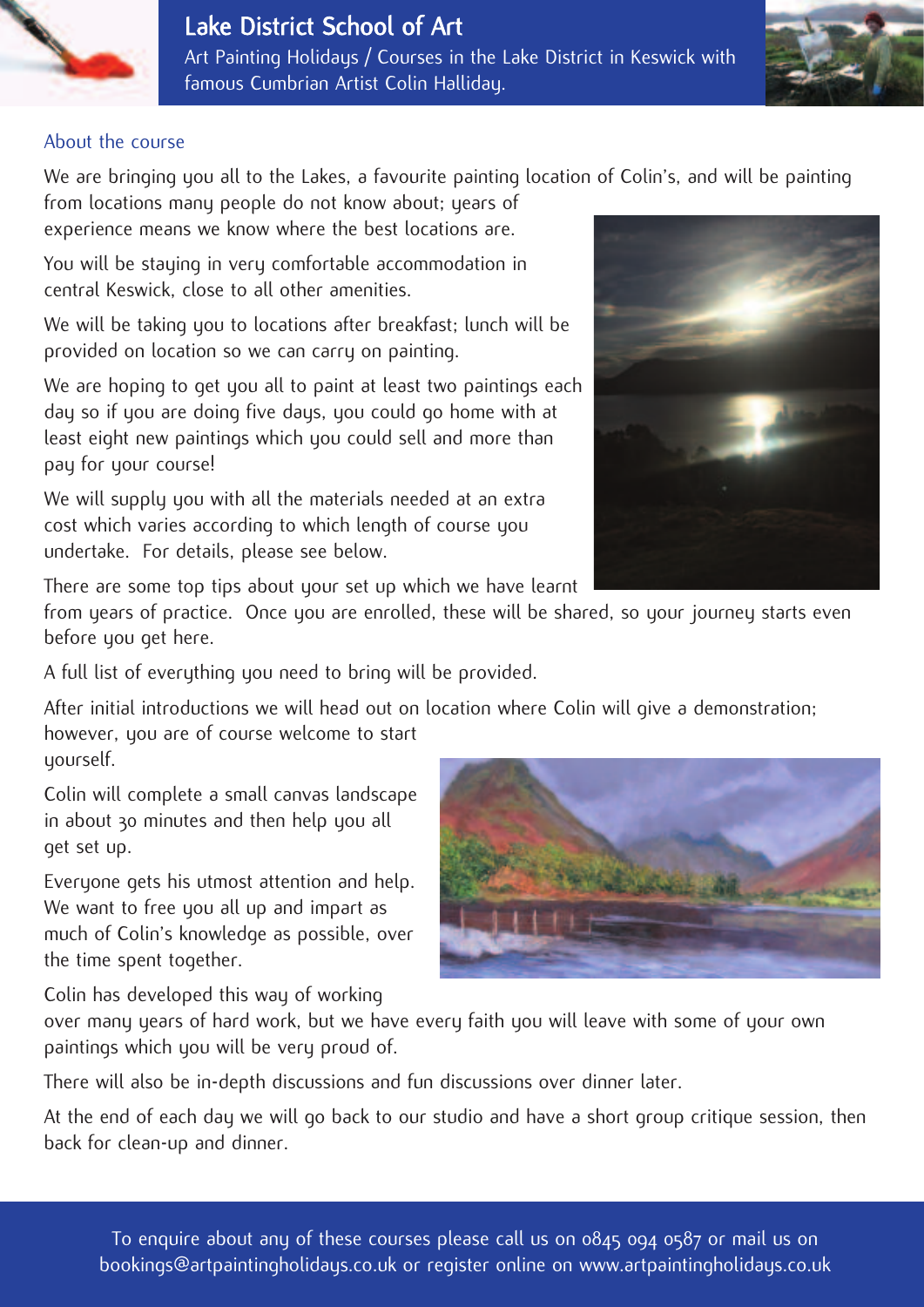

At the end of your course, be it a one, two or five-day course, we will give each of you an individual one-to-one critique session and hope to galvanise what is good with your painting style and develop a way forward to enhance your artistic skills further.

We want this to be one the best learning and growing experiences you have ever had, and perhaps come back and paint another season with us.

Colin has taught a few Art groups recently and feedback tells us, it is one of their best experiences.

# What's included on the 5-day course

- 4 full days of painting tuition with an individual and group critique session on day 5
- 4 nights' accommodation
- 4 breakfasts and 5 lunches
- 4 dinners
- Take your paintings home with you

# What's included on the 2-day course

- 2 full days of painting tuition
- 2 nights' accommodation
- 2 breakfasts and 3 lunches
- 2 dinners
- Take your paintings home with you

# What's included on the 1-day course

- 1 full day of painting tuition
- Lunch and refreshments
- Take your paintings home with you

# Where we stay

Our accommodation is located right in the heart of Keswick.

Keswick, situated between the huge bulk of Skiddaw and the gentle beauty of Derwent water, has become the major centre for tourism in the northern Lake District. This pretty market town offers a wide range of attractions for visitors, from shops and restaurants to museums and walking around its many fells, lakes and valleys.

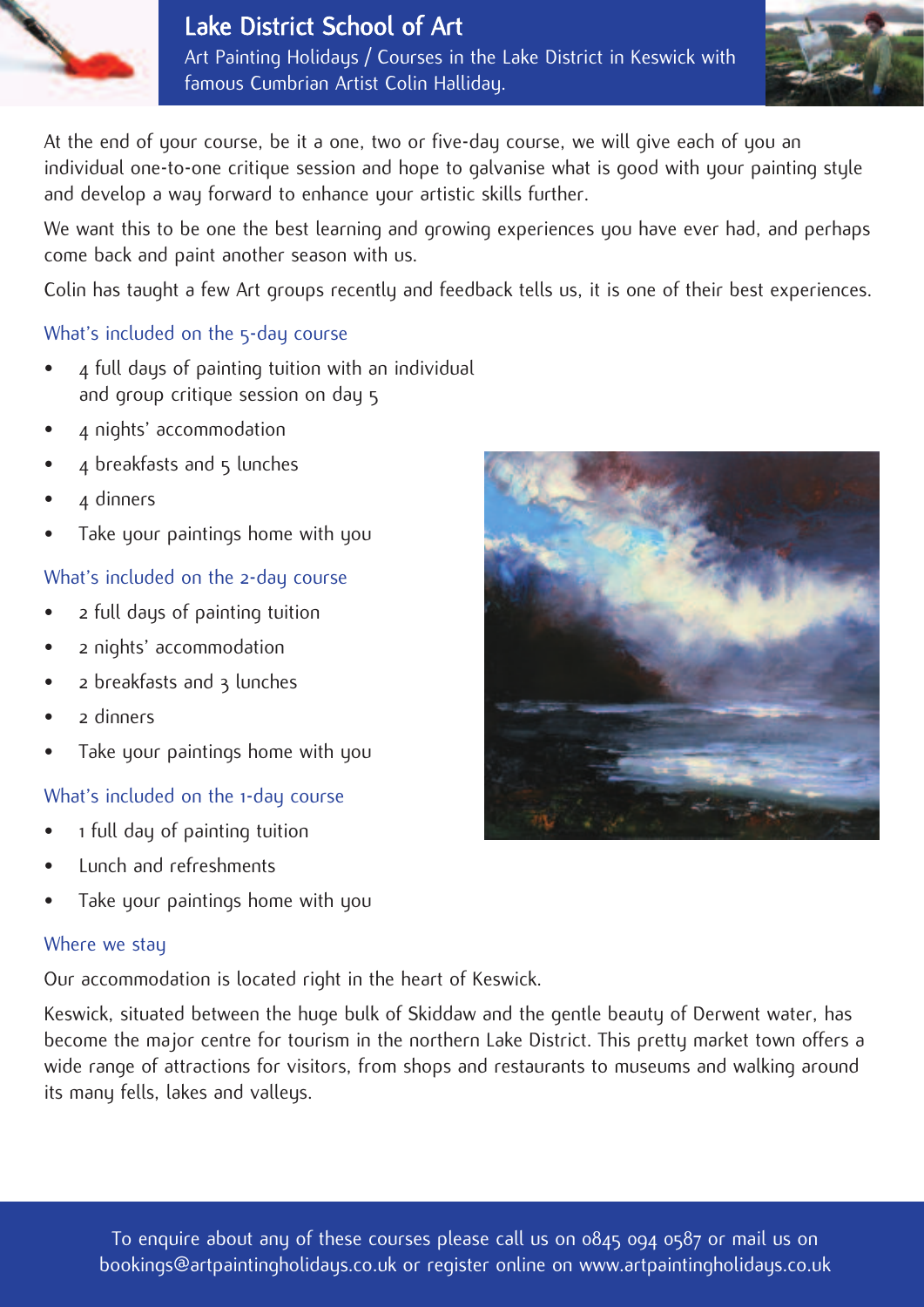



#### Transport to Painting Locations

When painting on location, we will be able to take some people in either the tutor's car or one of our cars. It may be necessary for you to use your own car and depending on the size and make-up of the group this could be done on a rotation basis. If you do not have transport or do not drive, there will be space for you in one of our cars.

#### Optional Mindfulness Sessions

We have included an optional short daily mindfulness session pre- and post- painting with Liz.

# When do we run the holidays / courses?

#### 5-day course

The 5-day course runs on the following dates and times:

Autumn 2022: from 11:00 on 17 October to 13:00 on 21 October 2022

Spring 2023: from 11:00 on 15 May to 13:00 on 19 May 2023

Summer 2023: from 11:00 on 26 June to 13:00 on 30 June 2023

Autumn 2023: from 11:00 on 16 October to 13:00 on 20 October 2023

# Price list

Your own room  $-$  £1,295 Shared room  $-$  £1,195 Partner or friend not taking part on the course  $-$  £695 Art materials – £132

# 2-day course

The 2-day course runs on the following dates and times: Autumn 2022 – from 11:00 on 17 October to 16:00 on 19 October 2022 Spring 2023 – from 11:00 on 15 May to 16:00 on 17 May 2023 Summer 2023 – from 11:00 on 26 June to 16:00 on 28 June 2023 Autumn 2023 – from 11:00 on 16 October to 16:00 on 18 October 2023 Price list

Your own room  $-$  £795 Shared room  $-$  £695 Partner or friend not taking part on the course  $-$  £445 Art materials – £66

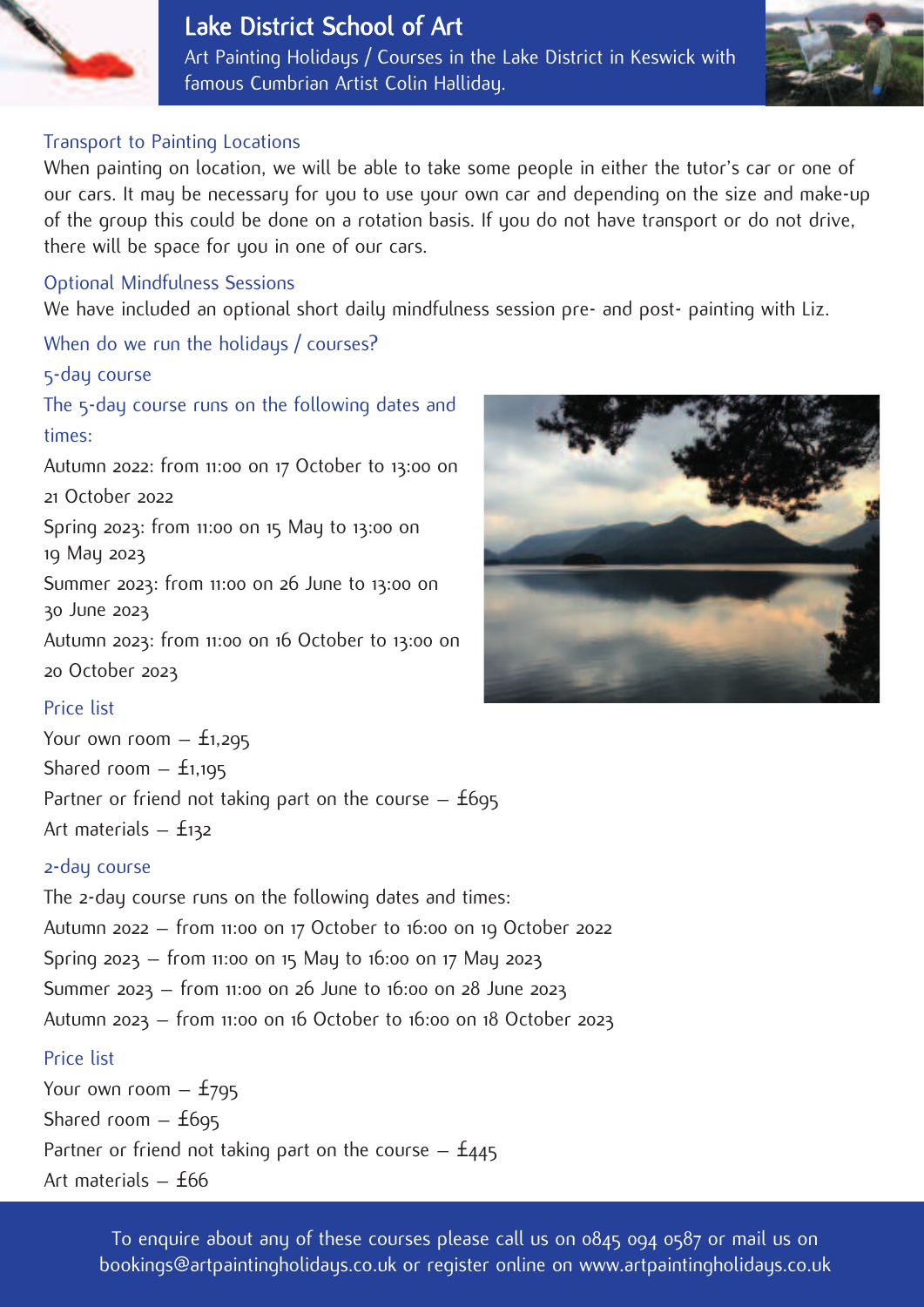



#### The 1-day course runs on the following dates and times:

#### Autumn 2022

Option 1 - 09:00 to 17:00 on 18 October 2022 Option 2 - 09:00 to 17:00 on 20 October 2022

#### Spring 2023

Option 1 - 09:00 to 17:00 on 16 May 2023 Option 2 - 09:00 to 17:00 on 18 May 2023

#### Summer 2023

Option 1 - 09:00 to 17:00 on 27 June 2023 Option 2 - 09:00 to 17:00 on 29 June 2023

#### Autumn 2023

Option 1 - 09:00 to 17:00 on 17 October 2023 Option 2 - 09:00 to 17:00 on 19 October 2023

#### Price list

Course cost per delegate – £235 Art materials  $-$  £33

#### How to book

Call us on 0845 0954 0587, or book via the website at www.artpaintingholidays.co.uk or email us on bookings@artpaintingholidays.co.uk

#### Your Tutor – Colin Halliday, artist

(This article was written by Amanda Penman on Colin from Artsbeat)

'If you follow Colin Halliday on Facebook, you will already know that he is a prolific painter. Weeks can go by when there are no posts from him, and you know he is working, and then one day photo after photo of his en plein air work in the Lake District countryside will appear. On two days in the summer he invited comments on close to 100 different paintings. I therefore thought I would be prepared to see a lot of work when I went to interview him at his Duffield home and studio, but I was wrong. Very wrong. The first thing Colin said as I stepped over the threshold was that before we sat down to talk, he wanted to show me two things. First was his attic, which was crammed to the rafters with hundreds and hundreds of paintings and next was the top floor of a huge barn a few minutes away, which was weighed down by so much canvas there was hardly room to stand. I admit to being open-mouthed at the incredible sight but, as Colin had intended, seeing it for myself helped explain a great deal about the artist.

"Now you can understand how I work, and that is important," he said as we walked back to the house. "I have been painting for 30 years and can paint a thousand pictures a year so for me it is





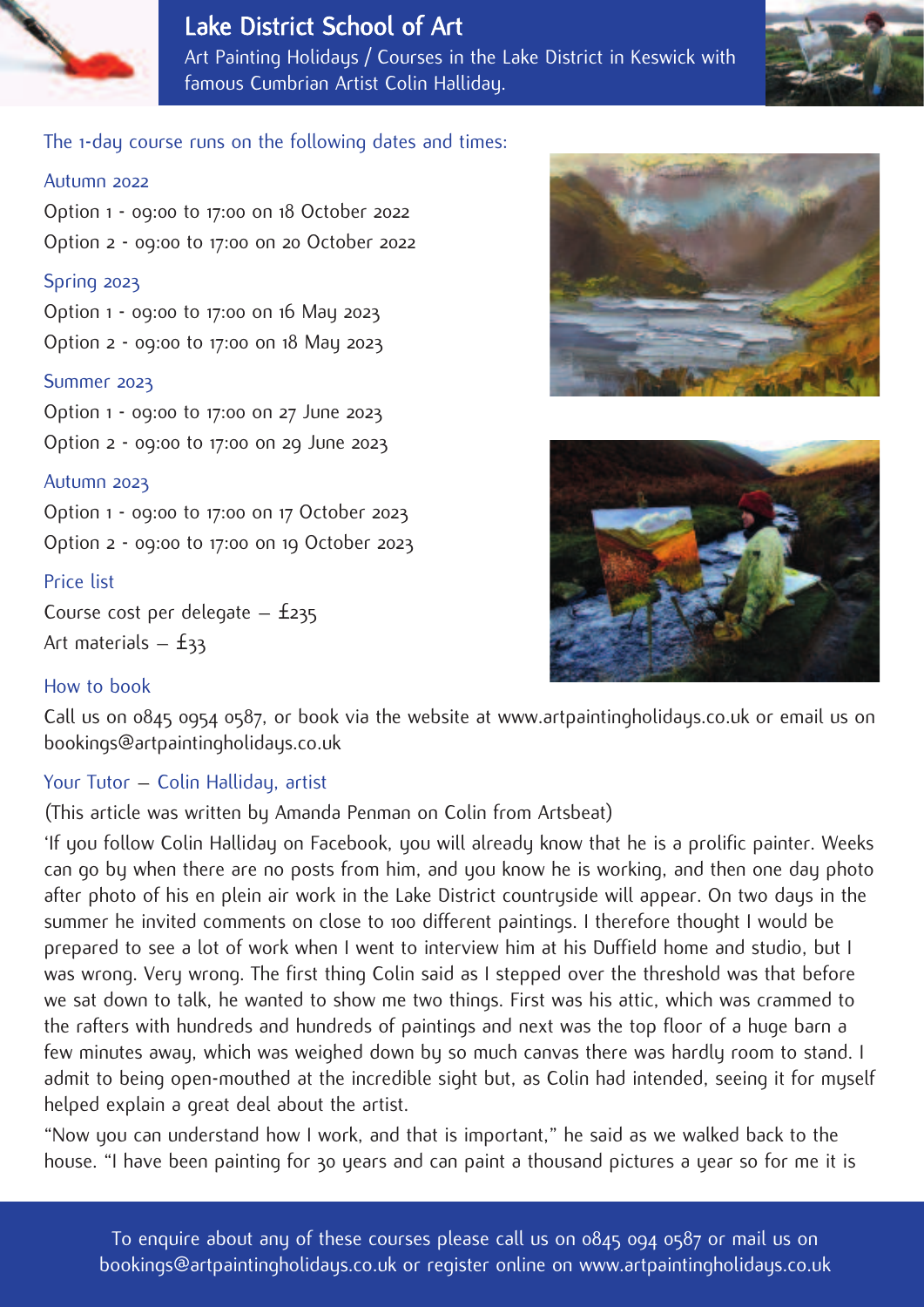

not surprising there are so many. I just keep going and continuously strive to learn more and improve. I am on my own journey – I am not entirely sure where I am going but I am always easing forward with my work. The one thing that always remains the same is that the landscape is key to what I do. I am just blown away by its beauty. It is not the 'pretty-pretty' landscape – not the obvious big shouty scenes – I paint the everyday landscape. These are the views we all see every day," he said as he gestured towards his paintings on the wall.

The 53-year-old has recently completely stripped back his palette to just cadmium yellows and red, lemon yellow, blue ultramarine, cerulean blue and

titanium white. He applies them using large palette knives and copious amounts of paint resulting in loose paintings with plenty of movement. "From a distance the detail is clear but close up all the marks and colours appear isolated," he explained as he described his technique.

Colin is the son of a Cumbrian farmer and a strict Methodist mother and he had a tough upbringing. His early life left him with a great work ethic and strong sense of honesty, which means he doesn't suffer fools gladly. It also gave him a passion for



the natural landscape that has influenced his art. After a foundation course at Carlisle, he moved south to Exeter to study Fine Art.

He was determined to work his own way and admits he probably irritated his tutors by wanting to get on with the painting rather than debate the more academic side to the subject. "They were hell bent on the meaning of this and the meaning of that, but I just wanted to learn to draw and paint what was in front of me," he said clearly still vexed by the memories. After university he returned briefly to Cumbria but then decided if he was going to be taken seriously as an artist he would have to move to London. The 12 years he spent in the city offered him a grittiness that was a great source of inspiration and his body of work includes his own twist on landmarks such as Battersea Power Station.

It was his wife's move north for work reasons that brought Colin to Derbyshire in 2005 and enabled him to return to painting the English countryside and develop his intuitive sense of style and colour. He struck up a friendship with two other artists, Mark Preston and Julian Mason, and he credits them with helping him to find his way into working en plein air. "They have been incredibly friendly and open, and I probably would not have ended up where I am now without them.

We have fed off each other and Mark and I share a similar work ethic. What I have always done is strive to be different, and to do that you have to find your own language. That is really what is most important – you always need to look and see but you then have to find your own voice."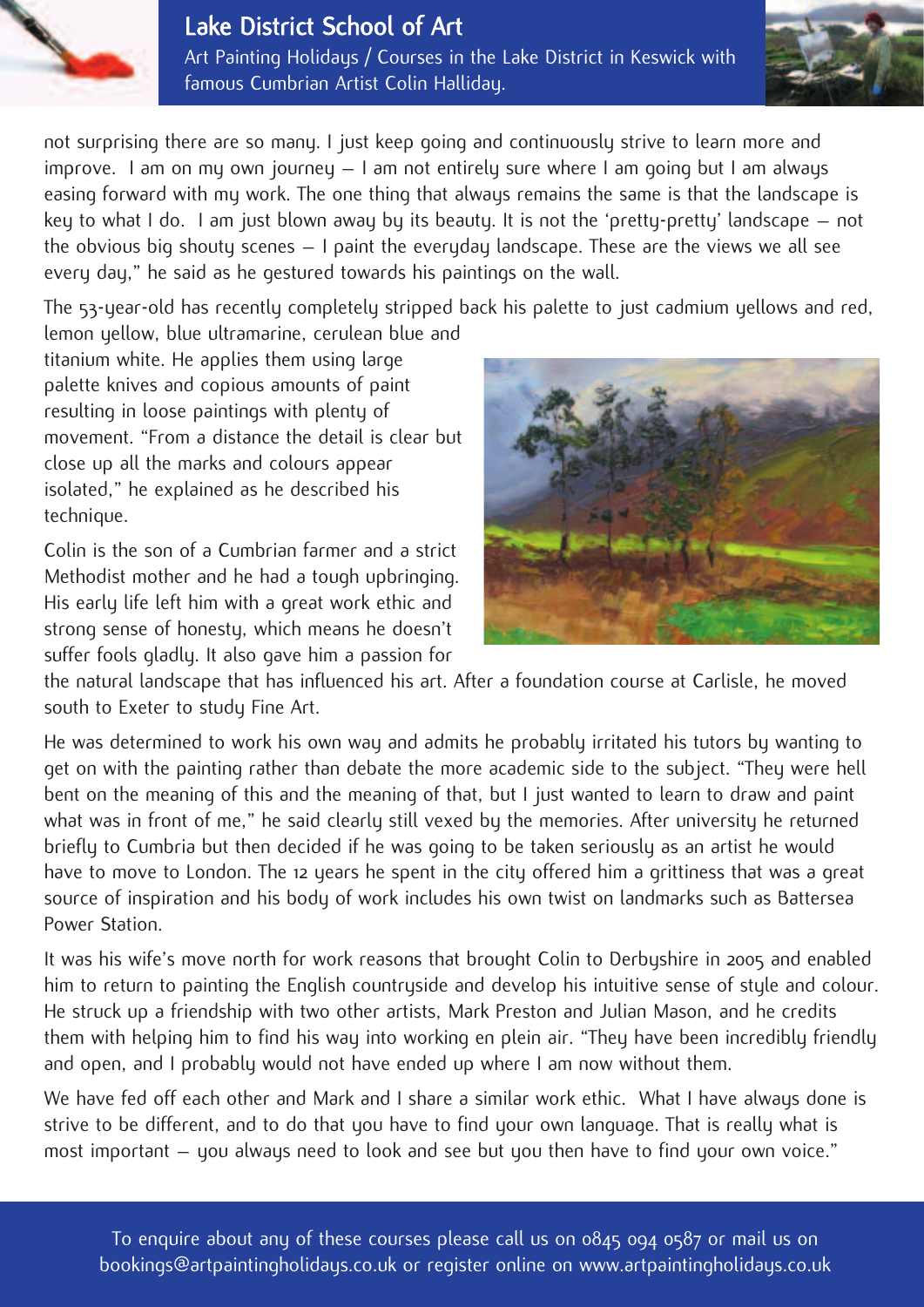



# Open residential courses in the Lake District with The Lake District School of Art

What makes the results driven experience different from any other residential course?

Firstly we will start with the location…

The northern Lake District around Keswick and Derwent Water is arguably one of the most beautiful areas in the UK, it does not matter which time of year you are there, the panorama is always changing and the views are always stunning…



Secondly we use nature as a metaphor for learning…

We believe that you think and work differently according to the environment you are exposed to and work in, we use all of the elements of nature to enhance the learning experience and take you out on each day of the programme to experience learning outdoors…

"All of the activities we use are safe and are tailored to the capabilities of each group"

Earth – the landscape around us, the Mountains, Valleus and different vistas according to the seasons

Air – the different forces that the wind can create and the effect on the landscape that it has is awe inspiring!!

Fire – the strength of the sun and difference it can make to a view or an experience or how you feel allows you to reflect and look at things from different perspectives

Water – the lakes and the rain, the background vistas that you can embrace in the different seasons make this a stunning place to learn

Client testimonial

Fantastic way to learn and improve your skills. Environment unbelievable, enthusiastic trainer and the chance to meet an interesting group of people to develop our creativity through painting. Debbie Frisker